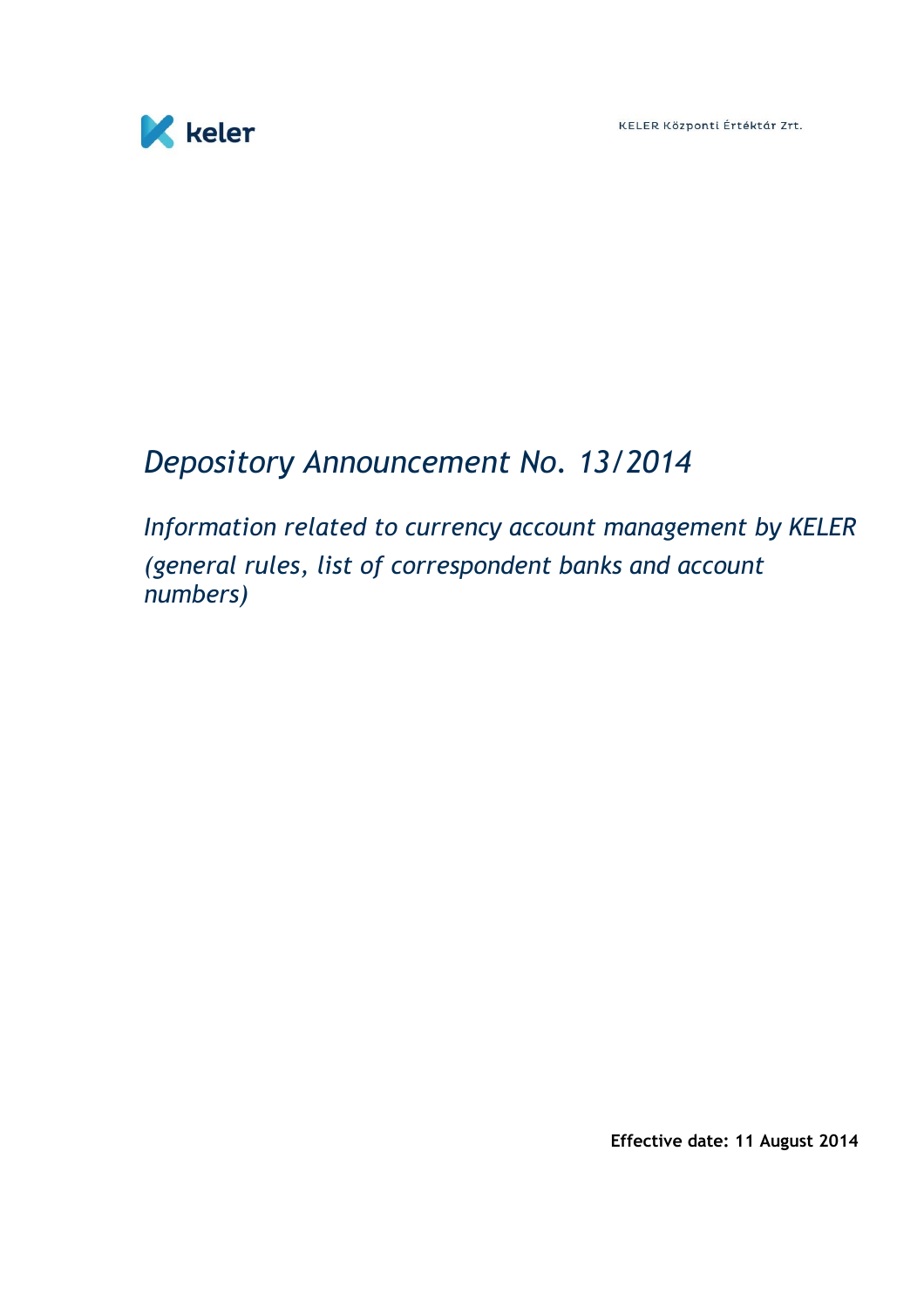

#### **Dear Clients,**

This Depository Announcement details the special rules of credit and debit items to the currency accounts managed by KELER, the valid nostro account numbers and correspondent banks of KELER.

The debit and credit items to the currency accounts of our Clients managed by KELER are executed with the involvement of the outsourced account managers of KELER, through the nostro accounts they keep.

KELER provides payment services to the account holder clients in line with the terms and restrictions specified in Section 335/A (3) of Act CXX of 2001 on The Capital Market.<sup>1</sup> Our Clients are legally required to make sure that the payment transactions executed in their KELER accounts have legal grounds in line with the applicable legal regulations.

### **Pre-advice**

Please note that KELER and its outsourced account managers cannot guarantee that incoming payments without pre-advice are credited on the same value date. In the interest of successful matching the amount stated in the pre-advice is required to be identical to the amount actually received.

In the case of uncovered (unexecuted) pre-advice or when cover is transferred to the KELER outsourced account manager before the pre-advice is sent, the pre-advice will be cancelled.

#### **Fees, costs**

This is to draw the attention of our Clients that KELER is entitled to pass to the Client concerned the fees and costs related to uncovered, cancelled payments or payments without pre-advice or related to the items requiring special processing.

#### **KELER outsourced account managers, nostro account numbers**

Please make sure that **all the** payments to the currency accounts kept by KELER are made through the outsourced account managers listed in the following table.

KELER does not assume liability for any damage arising from payments made to the wrong account manager, e.g. to the earlier advised and used account managers.

 $\overline{a}$ 

<sup>1</sup> Payments in the accounts managed by KELER can be made exclusively in order to make financial settlement of the following trades to be executed with the involvement of KELER and related to the services offered by KELER:

stock market trade,

over-the-counter securities trade,

securities placement,

payment based on securities,

<sup>-</sup> investment services, - ancillary service to investment service activity,

payment or related service based on the obligation represented by the securities,

commodity market service,

service offered in the balancing platform,

and service offered to organized market specified in separate law.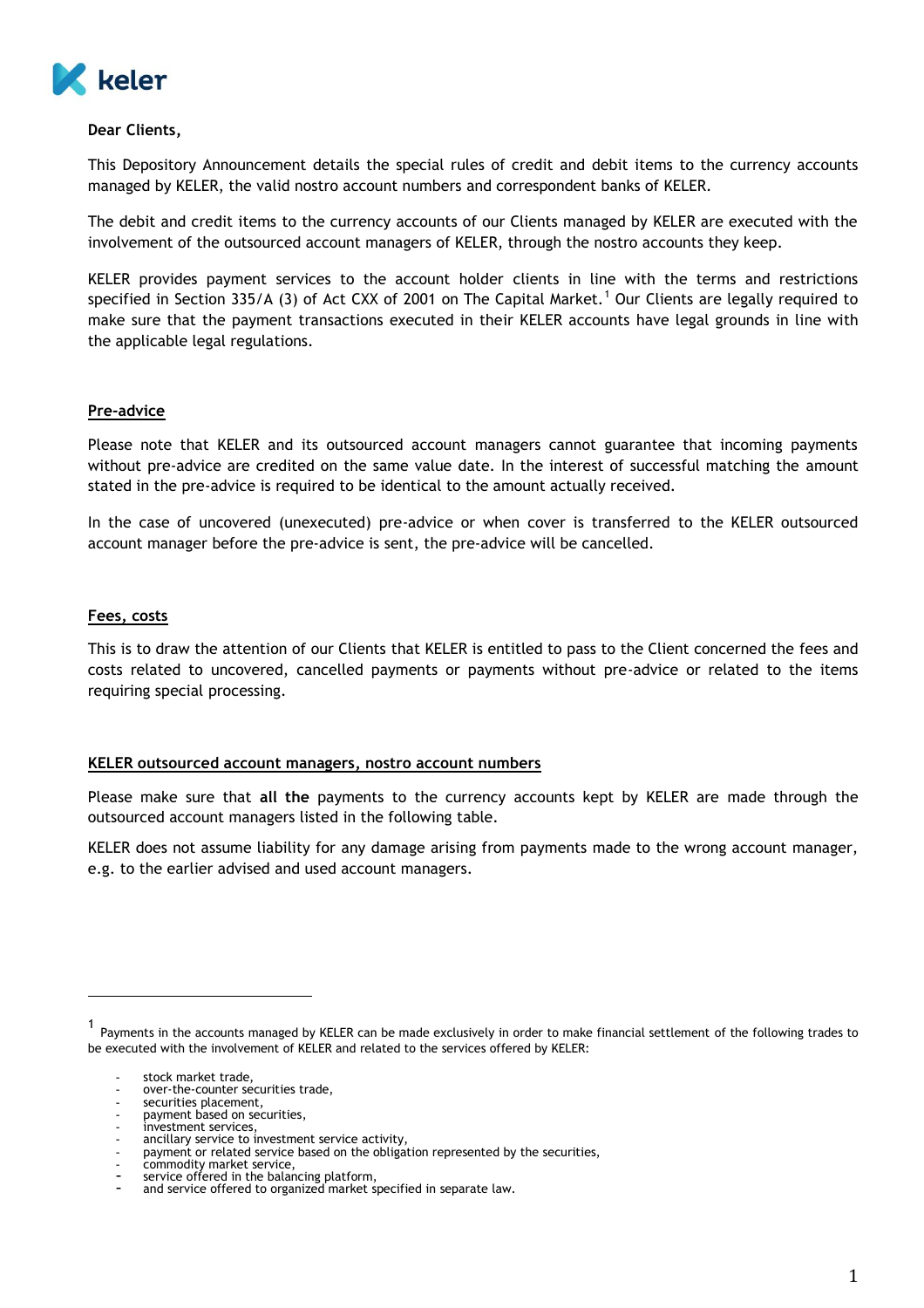

## **KELER outsourced (nostro) account numbers and account managers**

| Currency   | <b>KELER</b> account<br>number at outsourced<br>account manager | IBAN account number at<br>outsourced account manager | Outsourced<br>account<br>manager BIC | Name of outsourced account<br>manager | Correspondent bank (Interme                   |
|------------|-----------------------------------------------------------------|------------------------------------------------------|--------------------------------------|---------------------------------------|-----------------------------------------------|
| ARS        | 40378975ARS                                                     | CH4608880040378975ARS                                | <b>INSECHZZ</b>                      | SIX SIS                               | <b>Citibank Buenos Aires</b>                  |
| AUD        | 40378811AUD                                                     | CH6608880040378811AUD                                | <b>INSECHZZ</b>                      | SIX SIS                               | J.P.Morgan Nominees Austra                    |
|            |                                                                 |                                                      |                                      |                                       | UniCredit Bank Austria, W                     |
| BAM        | 40379429BAM                                                     | CH7908880040379429BAM                                | <b>INSECHZZ</b>                      | SIX SIS                               | via: Unicredit Bank, Mostar (Inte             |
| BGN        | 40379236BGN                                                     | CH9808880040379236BGN                                | <b>INSECHZZ</b>                      | SIX SIS                               | UniCredit Bank Austria, W                     |
|            |                                                                 |                                                      |                                      |                                       | via: Unicredit Bulbank, Sofia (Int            |
| CAD        | 40378820CAD                                                     | CH7108880040378820CAD                                | <b>INSECHZZ</b>                      | SIX SIS                               | Canadian Imperial Bank of Comme               |
| <b>CHF</b> | 14105893                                                        | GB95CITI18500814105893                               | CITIGB2L                             | Citibank, N.A. London Branch          |                                               |
| <b>CNY</b> | 40379437CNY                                                     | CH9608880040379437CNY                                | <b>INSECHZZ</b>                      | SIX SIS                               | Hongkong and Shanghai Banking Corp.           |
| COP        | 40379390COP                                                     | CH8608880040379390COP                                | <b>INSECHZZ</b>                      | SIX SIS                               | Cititrust, Colombia                           |
| <b>CZK</b> | 40378895CZK                                                     | CH2408880040378895CZK                                | <b>INSECHZZ</b>                      | SIX SIS                               | Citibank, Prag                                |
| <b>DKK</b> | 40378879DKK                                                     | CH5008880040378879DKK                                | <b>INSECHZZ</b>                      | SIX SIS                               | Nordea Bank A/S, Copenha                      |
| <b>EGP</b> | 40379404EGP                                                     | CH3308880040379404EGP                                | <b>INSECHZZ</b>                      | SIX SIS                               | Citibank, N.A. Cairo                          |
| <b>EUR</b> | 14105877                                                        | GB42CITI18500814105877                               | CITIGB2L                             | Citibank, N.A. London Branch          |                                               |
| GBP        | 14105885                                                        | GB20CITI18500814105885                               | CITIGB2L                             | Citibank, N.A. London Branch          |                                               |
| <b>HKD</b> | 40378900HKD                                                     | CH6008880040378900HKD                                | <b>INSECHZZ</b>                      | SIX SIS                               | Hongkong and Shanghai Banking Corp.           |
|            | 40378887HRK                                                     |                                                      |                                      | SIX SIS                               | UniCredit Bank Austria, W                     |
| <b>HRK</b> |                                                                 | CH5108880040378887HRK                                | <b>INSECHZZ</b>                      |                                       | via: Zagrabecka Bank Zagreb (Int              |
| <b>HUF</b> | 40378838HUF                                                     | CH6508880040378838HUF                                | <b>INSECHZZ</b>                      | SIX SIS                               | KELER, Budapest                               |
| IDR*       | 40379244IDR                                                     | CH7208880040379244IDR                                | <b>INSECHZZ</b>                      | SIX SIS                               | Hongkong and Shanghai Banking C               |
| ILS        | 40379252ILS                                                     | CH6408880040379252ILS                                | <b>INSECHZZ</b>                      | SIX SIS                               | Citibank, N.A. Tel Avi                        |
| <b>ISK</b> | 40379269ISK                                                     | CH2708880040379269ISK                                | <b>INSECHZZ</b>                      | SIX SIS                               | Islandsbanki HF, Reykjav                      |
| <b>JPY</b> | 40378846JPY                                                     | CH4108880040378846JPY                                | <b>INSECHZZ</b>                      | SIX SIS                               | Bank of Tokyo-Mitsubishi,                     |
| KRW        | 40379277KRW                                                     | CH6208880040379277KRW                                | <b>INSECHZZ</b>                      | SIX SIS                               | Hongkong and Shanghai Banking O               |
| KZT        | 40379445KZT                                                     | CH1908880040379445KZT                                | <b>INSECHZZ</b>                      | SIX SIS                               | ATF Bank                                      |
| <b>LTL</b> | 40379285LTL                                                     | CH3908880040379285LTL                                | <b>INSECHZZ</b>                      | SIX SIS                               | Nordea Bank, Helsinki via Swedban             |
| <b>MXN</b> | 40379308MXN                                                     | CH1408880040379308MXN                                | <b>INSECHZZ</b>                      | SIX SIS                               | Banamex N.A., Mexico C                        |
| MYR*       | 40379316MYR                                                     | CH0708880040379316MYR                                | INSECHZZ                             | SIX SIS                               | Hongkong and Shanghai Banking Corp            |
| <b>NOK</b> | 40378918NOK                                                     | CH0208880040378918NOK                                | <b>INSECHZZ</b>                      | SIX SIS                               | DNB Bank ASA, Oslo                            |
| NZD        | 40379324NZD                                                     | CH4908880040379324NZD                                | <b>INSECHZZ</b>                      | SIX SIS                               | ANZ National Bank Ltd. Well                   |
| <b>PEN</b> | 40379373PEN                                                     | CH9608880040379373PEN                                | <b>INSECHZZ</b>                      | SIX SIS                               | Citibank, del Peru S.A                        |
| <b>PHP</b> | 40379332PHP                                                     | CH0608880040379332PHP                                | <b>INSECHZZ</b>                      | SIX SIS                               | Hongkong and Shanghai Banking C               |
| <b>PLN</b> | 40378926PLN                                                     | CH5408880040378926PLN                                | <b>INSECHZZ</b>                      | SIX SIS                               | Bank Handlowy, Warsay                         |
| QAR        | 40379381QAR                                                     | CH5708880040379381QAR                                | <b>INSECHZZ</b>                      | SIX SIS                               | <b>HSBC Qatar</b>                             |
|            | 40378934RON                                                     | CH8908880040378934RON                                | <b>INSECHZZ</b>                      | SIX SIS                               | Unicredit Bank Austria, W                     |
| <b>RON</b> |                                                                 |                                                      |                                      |                                       | via: Unicredit Tiriac Bank SA (Int            |
| <b>RSD</b> | 40379412RSD                                                     | CH9408880040379412RSD                                | <b>INSECHZZ</b>                      | SIX SIS                               | UniCredit Bank Austria, W                     |
|            |                                                                 |                                                      |                                      |                                       | via: Unicredit Bank Srbja, Beograd            |
| <b>RUB</b> | 40378854RUB                                                     | CH4708880040378854RUB                                | <b>INSECHZZ</b>                      | SIX SIS                               | Clearstream Banking, Luxembourg via<br>Moskau |
| SAR        | 40379349SAR                                                     | CH0708880040379349SAR                                | <b>INSECHZZ</b>                      | SIX SIS                               | Deutsche Securities Saudi A                   |
| SEK        | 40378942SEK                                                     | CH4608880040378942SEK                                | INSECHZZ                             | SIX SIS                               | SEB, Stockholm                                |
|            |                                                                 |                                                      |                                      |                                       |                                               |